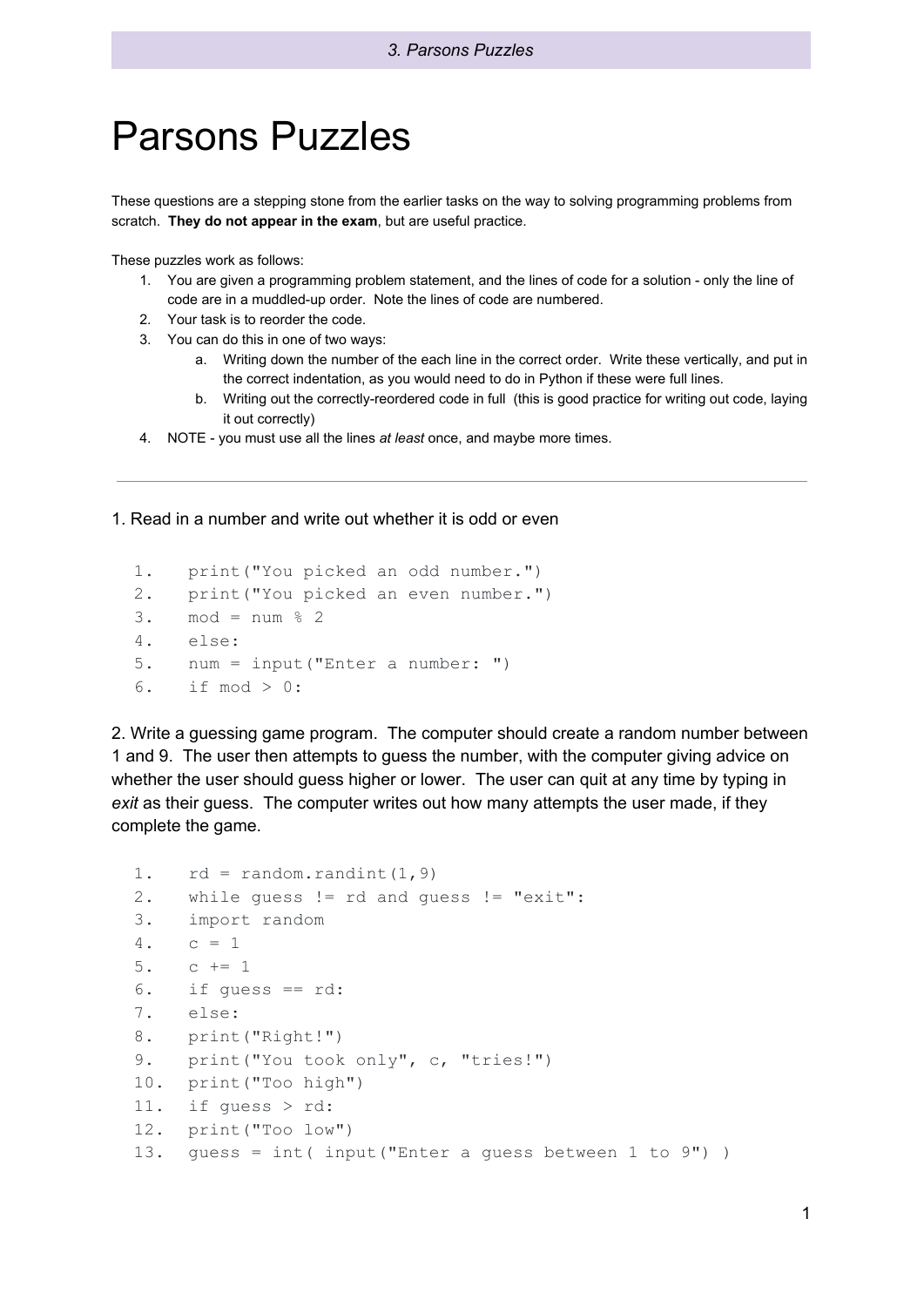3. Read a file and print out the length of line with a space between each length.

```
1. lines = f.readlines()
2. print (length, end = " "3. for line in lines:
4. f = open('filename.txt', 'r')
5. length = len( line )
6. f.close()
```
4. Given a list of words, ["once","upon","a","time","in","oppositeland"], both write the words backwards and order the words in the reverse direction

```
1. neworder = [new word] + neworder
2. words = ["once","upon","a","time","in","oppositeland"]
3. neworder = []
4. print(neworder)
5. for letter in word:
6. new word = ""7. new word = letter + new word
8. for word in words:
```
5. Given a dictionary named heights with string names as keys and heights (in meters) as values: e.g.

```
Key Value
"Alice" 1.8
"Bob" 1.9
"Charlie" 1.75
"Dave" 1.4
"Ethel" 1.93
```
Process the data and print out the name of the tallest person

```
1. for person in heights:
2. print( 'the tallest person is ', tallest )
3. max = 0
4. tallest = person
5. if height > max:
6. height = heights[ person ]
7. tallest = 'No-one'
8. max = height
```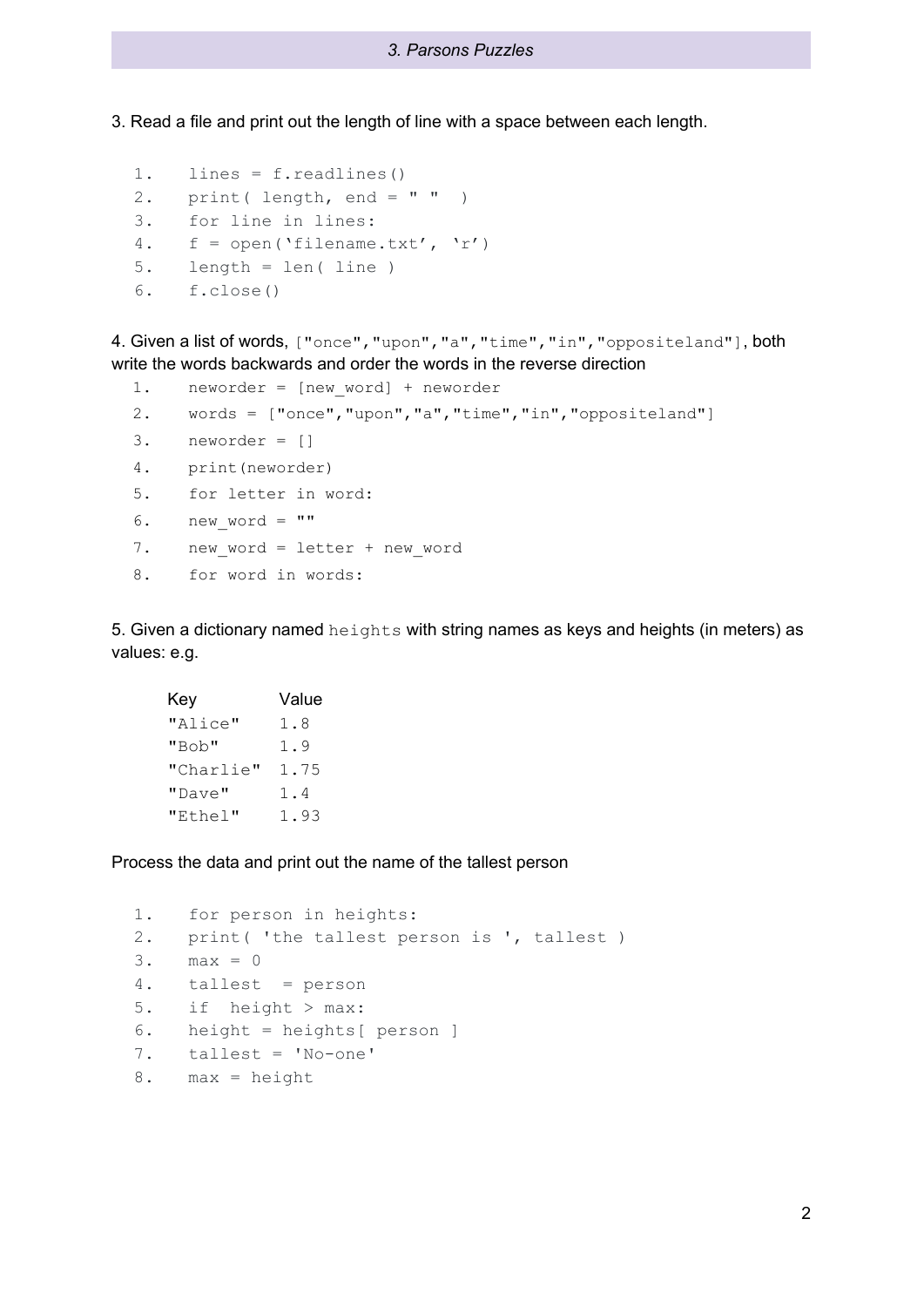## *3. Parsons Puzzles*

6. Given a file named  $data.csv$  with names as strings and scores as numbers in the range 0 to 100 inclusive: e.g.

```
Alice,100
Bob,95
Charlie,10
Dave, 42
Ethel,99
```
process the data and print out the name of a person with the lowest score.

```
1. if score < min:
2. file = open( 'data.csv' )
3. name = (line.split(','') ) [ 0 ]4. name = 'No-one'
5. min = 100
6. print( 'person with min score is' + minName )
7. file.close()
8. minName = name
9. score = int( ( line.split( ',' ) ) [ 1 ] )
10. for line in file:
11. min = score
```
7. A computer system has output some data on people's names and ages into a file data.txt as follows. Each person's data is written onto two lines, the first line with their name and the second line with their age. There is a blank line after the end of each person's data, including at the end of the file after the last age. Here is a sample of three people's data

```
Bob
95
Charlie
10
Dave
42
```
Write a program to read the data into a list of dictionaries, each dictionary holding a name and an age for a single person.

```
1. newAge = int( newAgeAsString )
2. newPerson = { "name" : newName, "age" : newAge }
3. lines = f.readlines()
4. people = people + [ newPerson ]
5. f = open( "data.txt" )
```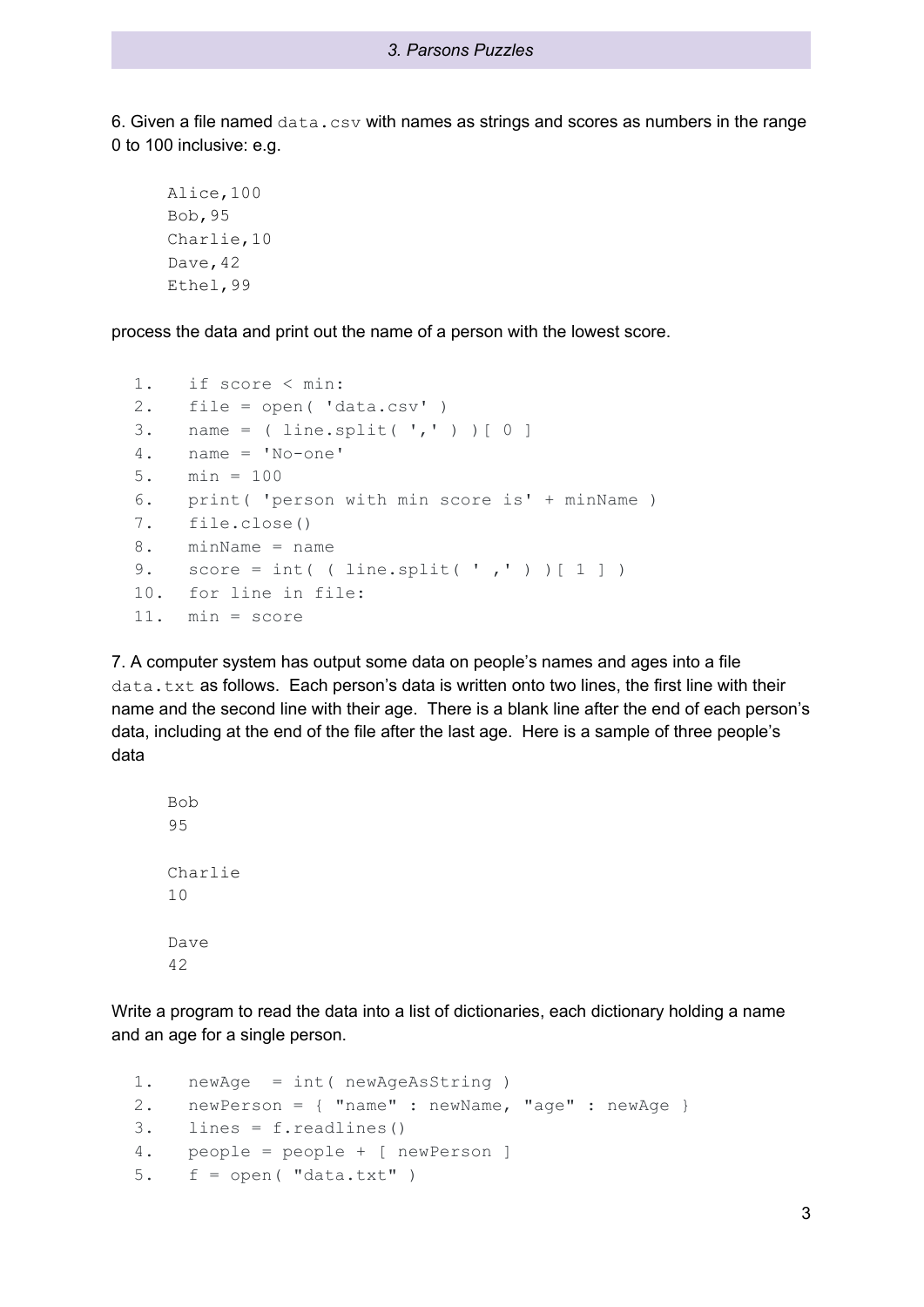```
6. newAgeAsString = lines[ lineNum + 1 ][ :-1 ]
7. for lineNum in range( 0, len( lines ), 3 ):
8. people = []
9. newName = lines[ lineNum ][ :-1 ]
```
8. Parson's Problem Generator: Write a program which takes another program in a text file, shuffles the line order, trims the leading whitespace and adds a line number to each reordered line. *NB: the shuffle() function takes a list and randomly rearranges the ordering of the elements. This applies directly to the list supplied, so does not need to be assigned to a variable.*

```
1. f = open( "program.txt" )
2. for line in lines:
3. print(line
4. current line = 1
5. line = str(current line) + ". " + line[-1]6. line = line[1:]7. current line += 1
8. shuffle(lines)
9. while line[0] == " ":
10. lines = f.readlines()
11. from random import shuffle
```
9. Caesar Shift Cipher: Write a program that replaces each letter in a string with the next in the alphabet, ignoring whitespace

```
1. withoutblank += letter
2. if letter != " ":
3. decoded += alphabets[(i + 1) [ len(alphabets)]
4. import string
5. i = alphabets.index(letter)
6. print(decoded)
7. for letter in withoutblank:
8. alphabets=list(string.ascii lowercase)
9. plaintext = "duel by dawn"
10. decoded = ""
11. withoutblank = ""
```

```
12. for letter in plaintext:
```
10. (Challenge!) Matrix multiplication: Given two 2D lists (forming matrices), define a function that computes the matrix multiplication